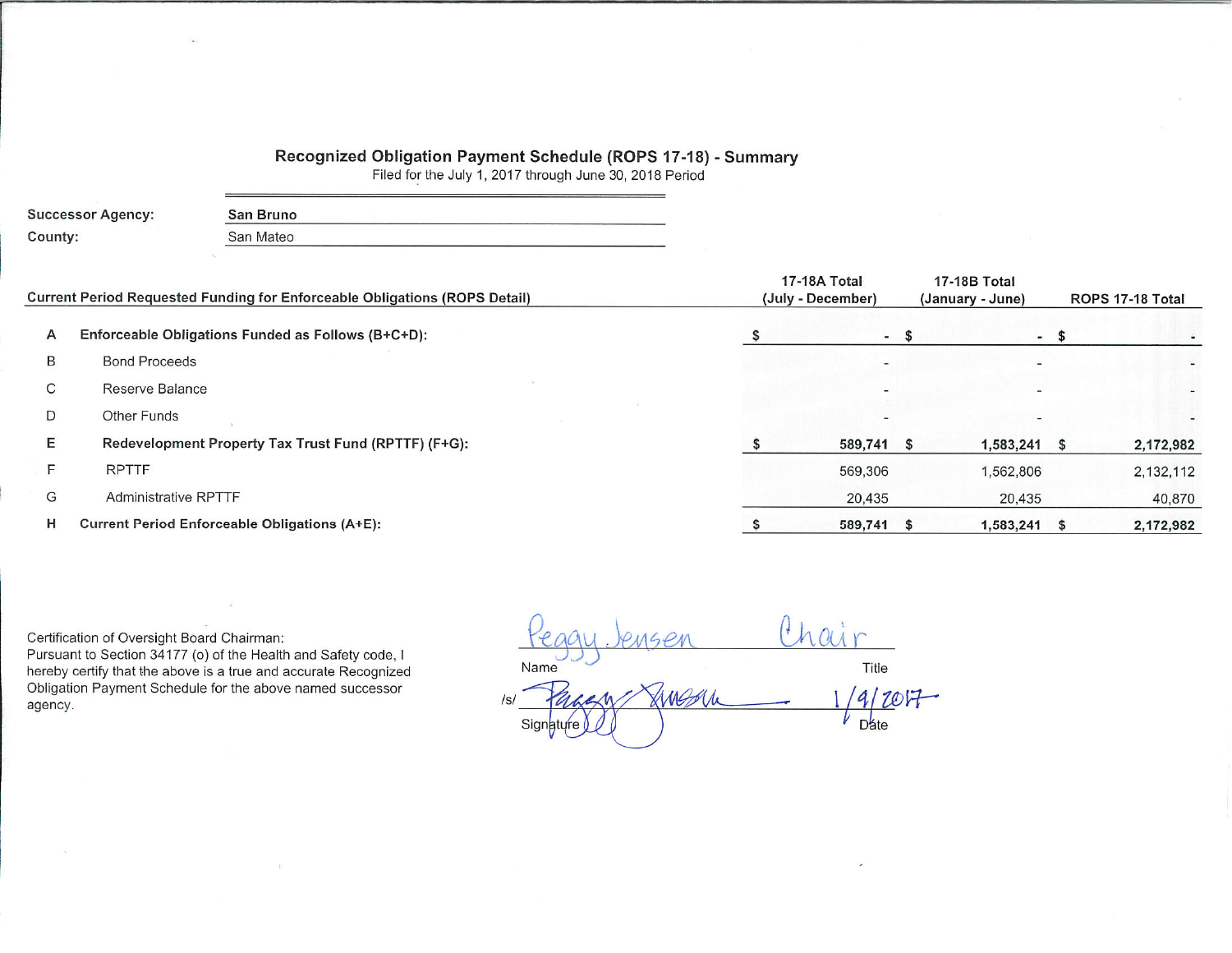|       |                                                                                                                                                                                       |                                                     |                       |                                                                  |                              |                                                                                                                                                                                            |              | San Bruno Recognized Obligation Payment Schedule (ROPS 17-18) - ROPS Detail |                 |                                    |                               |                          |         |             |                 |                                           |                         |              |             |                 |
|-------|---------------------------------------------------------------------------------------------------------------------------------------------------------------------------------------|-----------------------------------------------------|-----------------------|------------------------------------------------------------------|------------------------------|--------------------------------------------------------------------------------------------------------------------------------------------------------------------------------------------|--------------|-----------------------------------------------------------------------------|-----------------|------------------------------------|-------------------------------|--------------------------|---------|-------------|-----------------|-------------------------------------------|-------------------------|--------------|-------------|-----------------|
|       |                                                                                                                                                                                       |                                                     |                       |                                                                  |                              |                                                                                                                                                                                            |              |                                                                             |                 | July 1, 2017 through June 30, 2018 |                               |                          |         |             |                 |                                           |                         |              |             |                 |
|       |                                                                                                                                                                                       |                                                     |                       |                                                                  |                              |                                                                                                                                                                                            |              |                                                                             |                 | (Report Amounts in Whole Dollars)  |                               |                          |         |             |                 |                                           |                         |              |             |                 |
|       |                                                                                                                                                                                       |                                                     | <b>D</b>              |                                                                  |                              |                                                                                                                                                                                            |              |                                                                             |                 |                                    |                               |                          |         |             |                 |                                           |                         | $\mathbf{u}$ |             |                 |
|       |                                                                                                                                                                                       |                                                     |                       |                                                                  |                              |                                                                                                                                                                                            |              |                                                                             |                 |                                    |                               | 17-18A (July - December) |         |             |                 |                                           | 17-18B (January - June) |              |             |                 |
|       |                                                                                                                                                                                       |                                                     |                       |                                                                  |                              |                                                                                                                                                                                            |              |                                                                             |                 |                                    |                               | <b>Fund Sources</b>      |         |             |                 |                                           | <b>Fund Sources</b>     |              |             |                 |
| Item# | Project Name/Debt Obligation                                                                                                                                                          | <b>Obligation Type</b>                              | <b>Execution Date</b> | Contract/Agreement Contract/Agreement<br><b>Termination Date</b> | Payee                        | <b>Description/Project Scope</b>                                                                                                                                                           | Project Area | <b>Total Outstanding</b><br>Debt or Obligation                              | Retired         | ROPS 17-18<br>Total                | Bond Proceeds Reserve Balance | Other Funds              | RPTTF   | Admin RPTTF | 17-18A<br>Total | Bond Proceeds Reserve Balance Other Funds |                         | RPTTF        | Admin RPTTF | 17-18B<br>Total |
|       |                                                                                                                                                                                       |                                                     |                       |                                                                  |                              |                                                                                                                                                                                            |              | \$20.162.542                                                                |                 | 2.172.982                          |                               |                          | 569,306 |             | 589,741         |                                           |                         | 1.562.806    | $20.435$ S  | 1.583.24        |
|       | 2000 Certificates of Participation                                                                                                                                                    | Bonds Issued On or Before                           | 7/25/2000             | 2/1/2031                                                         | <b>Union Bank</b>            | Certificates of Participation/Bonds                                                                                                                                                        |              | 9.065.896                                                                   |                 | 645.468                            |                               |                          | 165,234 |             | 165,234         |                                           |                         | 480.234      |             | 480.23          |
|       | 2 2000 Certificates of Participation<br><b>Fiscal Agent fees</b>                                                                                                                      |                                                     | 7/25/2000             | 2/1/2031                                                         | <b>Union Bank</b>            | Fiscal Agent fees associated with<br>Certificate of Participation issuance for<br>the Police Facility                                                                                      |              | 32,500                                                                      |                 | 2.500                              |                               |                          | 2.500   |             | 2,500           |                                           |                         |              |             |                 |
|       | <b>BArchstone II Owner Participation</b><br>Agreement                                                                                                                                 | OPA/DDA/Construction                                | 3/4/2005              | 3/4/2018                                                         | <b>ASN Tanforan Crossing</b> | Tax increment reimbursement of<br>affordable housing subsidy                                                                                                                               |              | 2.220.000                                                                   |                 | 370,000                            |                               |                          |         |             |                 |                                           |                         | 370,000      |             | 370,000         |
|       | Archstone I Owner Participation<br>Agreement                                                                                                                                          | OPA/DDA/Construction                                | 12/11/2002            | 12/11/2035                                                       | <b>ASN Tanforan Crossing</b> | Tax increment reimbursement of<br>affordable housing subsidy                                                                                                                               |              | 7.153.000                                                                   |                 | 311,000                            |                               |                          |         |             |                 |                                           |                         | 311,000      |             | 311,000         |
|       | <b>Administrative Costs</b>                                                                                                                                                           | <b>Admin Costs</b>                                  | 1/1/2030              | 1/1/2030                                                         | Successor Agency             | Administrative Allowance                                                                                                                                                                   |              | 771.791                                                                     |                 | 40.870                             |                               |                          |         | 20.435      | 20,435          |                                           |                         |              | 20.435      | 20,435          |
|       | 8 City Advances to the<br>Redevelopment Agency in<br>accordance with Cooperation<br>Agreement dated August 10, 1998<br>blus accrued interest from loan<br>origination 6/27/13-5/31/14 | City/County Loan (Prior<br>06/28/11), Cash exchange | 8/10/1998             | 12/31/2014                                                       | City of San Bruno            | Loan for operating and admin costs<br>plus accrued interest set at revised<br>rate of 3% per SB 107, 20% of<br>repayment amounts will be transferred<br>to Low and Mod Housing Asset Fund. |              | 919,355                                                                     |                 | 803,144                            |                               |                          | 401.572 |             | 401,572         |                                           |                         | 401.572      |             | 401.57          |
|       | 10 Cash deficit/PPA Error                                                                                                                                                             | Miscellaneous                                       | 6/30/2012             | 12/31/2016                                                       | <b>Successor Agency</b>      | Cash deficit caused by DDR payment<br>of all excess funds as of June 30.<br>2012 (which included remaining funds<br>from ROPS I) and ROPS I PPA<br>withheld on subsequent ROPS.            |              |                                                                             | $\vee$ $\vdash$ |                                    |                               |                          |         |             |                 |                                           |                         |              |             |                 |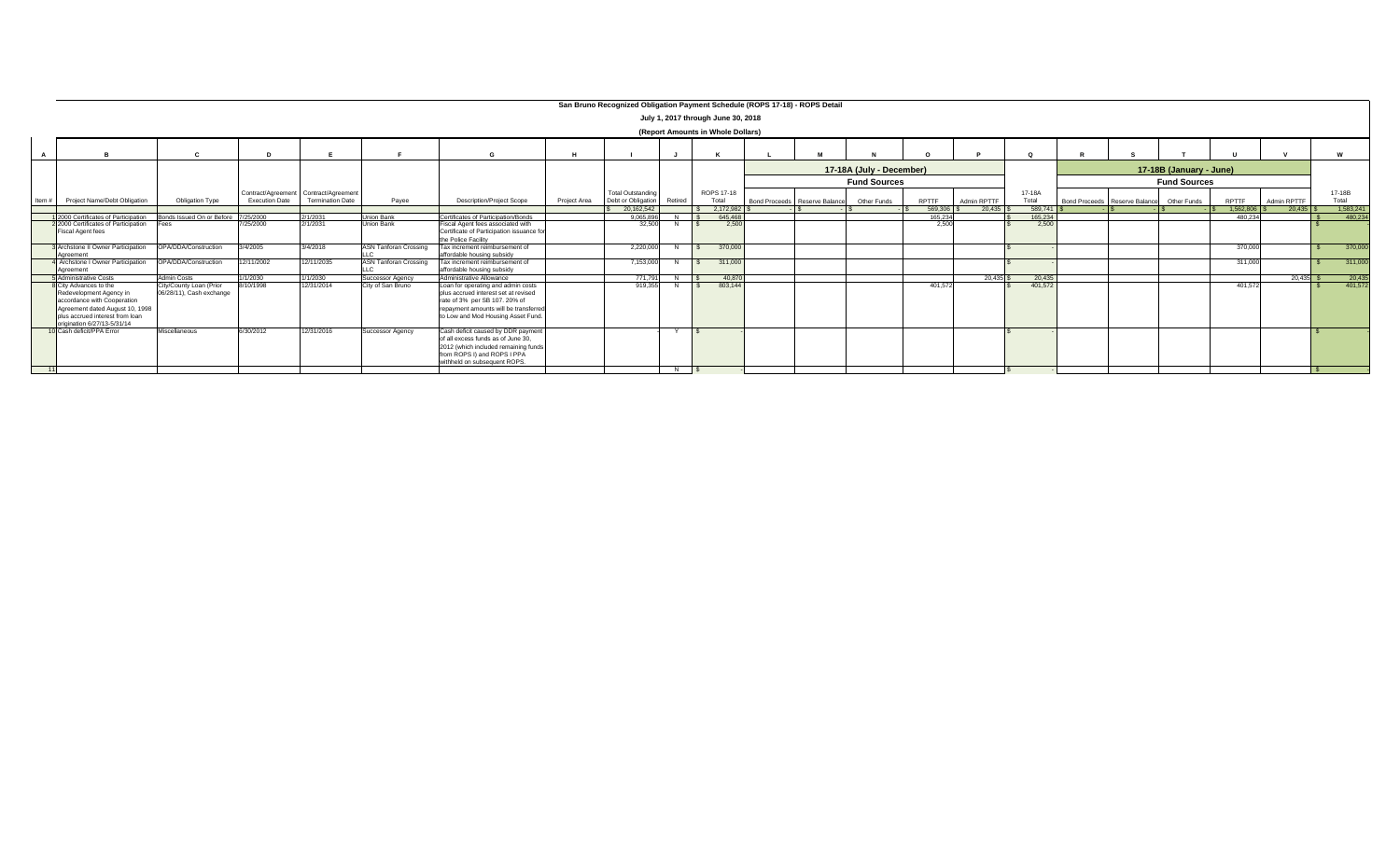## **San Bruno Recognized Obligation Payment Schedule (ROPS 17-18) - Report of Cash Balances (Report Amounts in Whole Dollars)**

|              | Pursuant to Health and Safety Code section 34177 (I), Redevelopment Property Tax Trust Fund (RPTTF) may be listed as a source of payment on the ROPS, but only to the extent no other funding source is available or |                 |                      |                                  |                                |                |                     |                                                                                                   |
|--------------|----------------------------------------------------------------------------------------------------------------------------------------------------------------------------------------------------------------------|-----------------|----------------------|----------------------------------|--------------------------------|----------------|---------------------|---------------------------------------------------------------------------------------------------|
|              | when payment from property tax revenues is required by an enforceable obligation. For tips on how to complete the Report of Cash Balances Form, see Cash Balance Tips Sheet.                                         |                 |                      |                                  |                                |                |                     |                                                                                                   |
| $\mathbf{A}$ | $\mathbf B$                                                                                                                                                                                                          | $\mathbf c$     | D                    | E                                | F.                             | G              | H                   |                                                                                                   |
|              |                                                                                                                                                                                                                      |                 |                      | <b>Fund Sources</b>              |                                |                |                     |                                                                                                   |
|              |                                                                                                                                                                                                                      |                 | <b>Bond Proceeds</b> |                                  | <b>Reserve Balance</b>         | Other          | <b>RPTTF</b>        |                                                                                                   |
|              |                                                                                                                                                                                                                      |                 |                      | Prior ROPS                       | Prior ROPS                     |                |                     |                                                                                                   |
|              |                                                                                                                                                                                                                      | Bonds issued on |                      | period balances<br>and DDR RPTTF | <b>RPTTF</b><br>distributed as | Rent,          | Non-Admin           |                                                                                                   |
|              |                                                                                                                                                                                                                      | or before       | Bonds issued on      | balances                         | reserve for future             | grants,        | and                 |                                                                                                   |
|              | <b>Cash Balance Information by ROPS Period</b>                                                                                                                                                                       | 12/31/10        | or after 01/01/11    | retained                         | period(s)                      | interest, etc. | Admin               | <b>Comments</b>                                                                                   |
|              | ROPS 15-16B Actuals (01/01/16 - 06/30/16)                                                                                                                                                                            |                 |                      |                                  |                                |                |                     |                                                                                                   |
|              | 1 Beginning Available Cash Balance (Actual 01/01/16)                                                                                                                                                                 |                 |                      |                                  |                                |                |                     |                                                                                                   |
|              |                                                                                                                                                                                                                      |                 |                      |                                  |                                |                |                     |                                                                                                   |
|              |                                                                                                                                                                                                                      |                 |                      |                                  |                                |                |                     |                                                                                                   |
|              |                                                                                                                                                                                                                      |                 |                      |                                  |                                |                |                     | 356,404 Balance at 1.1.16 less 15-16A fiscal agent fees                                           |
|              | 2 Revenue/Income (Actual 06/30/16)                                                                                                                                                                                   |                 |                      |                                  |                                |                |                     |                                                                                                   |
|              | RPTTF amounts should tie to the ROPS 15-16B distribution from the                                                                                                                                                    |                 |                      |                                  |                                |                |                     |                                                                                                   |
|              | County Auditor-Controller during January 2016                                                                                                                                                                        |                 |                      |                                  |                                |                |                     |                                                                                                   |
|              |                                                                                                                                                                                                                      |                 |                      |                                  |                                |                |                     |                                                                                                   |
|              | 3 Expenditures for ROPS 15-16B Enforceable Obligations (Actual                                                                                                                                                       |                 |                      |                                  |                                |                |                     | 1,107,154 15-16B distribution received 1.8.16<br>COP2000 principal and interest due 2.1.16, legal |
|              | 06/30/16)                                                                                                                                                                                                            |                 |                      |                                  |                                |                |                     | services, administrative allowance, affordable                                                    |
|              |                                                                                                                                                                                                                      |                 |                      |                                  |                                |                |                     | housing subsidy payment paid out 8.15.16, and                                                     |
|              |                                                                                                                                                                                                                      |                 |                      |                                  |                                |                | 1,110,314 advances. |                                                                                                   |
|              | 4 Retention of Available Cash Balance (Actual 06/30/16)                                                                                                                                                              |                 |                      |                                  |                                |                |                     |                                                                                                   |
|              | RPTTF amount retained should only include the amounts distributed as                                                                                                                                                 |                 |                      |                                  |                                |                |                     |                                                                                                   |
|              | reserve for future period(s)                                                                                                                                                                                         |                 |                      |                                  |                                |                |                     |                                                                                                   |
|              |                                                                                                                                                                                                                      |                 |                      |                                  |                                |                |                     |                                                                                                   |
|              | 5 ROPS 15-16B RPTTF Balances Remaining                                                                                                                                                                               |                 |                      |                                  |                                |                |                     |                                                                                                   |
|              |                                                                                                                                                                                                                      |                 |                      |                                  |                                |                |                     |                                                                                                   |
|              |                                                                                                                                                                                                                      |                 |                      | No entry required                |                                |                |                     |                                                                                                   |
|              |                                                                                                                                                                                                                      |                 |                      |                                  |                                |                |                     |                                                                                                   |
|              | <b>Ending Actual Available Cash Balance</b>                                                                                                                                                                          |                 |                      |                                  |                                |                |                     |                                                                                                   |
| 6            | C to G = $(1 + 2 - 3 - 4)$ , H = $(1 + 2 - 3 - 4 - 5)$                                                                                                                                                               |                 |                      |                                  |                                |                |                     |                                                                                                   |
|              |                                                                                                                                                                                                                      |                 |                      |                                  |                                |                |                     |                                                                                                   |
|              |                                                                                                                                                                                                                      |                 |                      |                                  |                                |                |                     |                                                                                                   |
|              |                                                                                                                                                                                                                      | -\$             | $-15$                | -S                               | - \$                           | $-1$ \$        | 353,244<br>\$       |                                                                                                   |